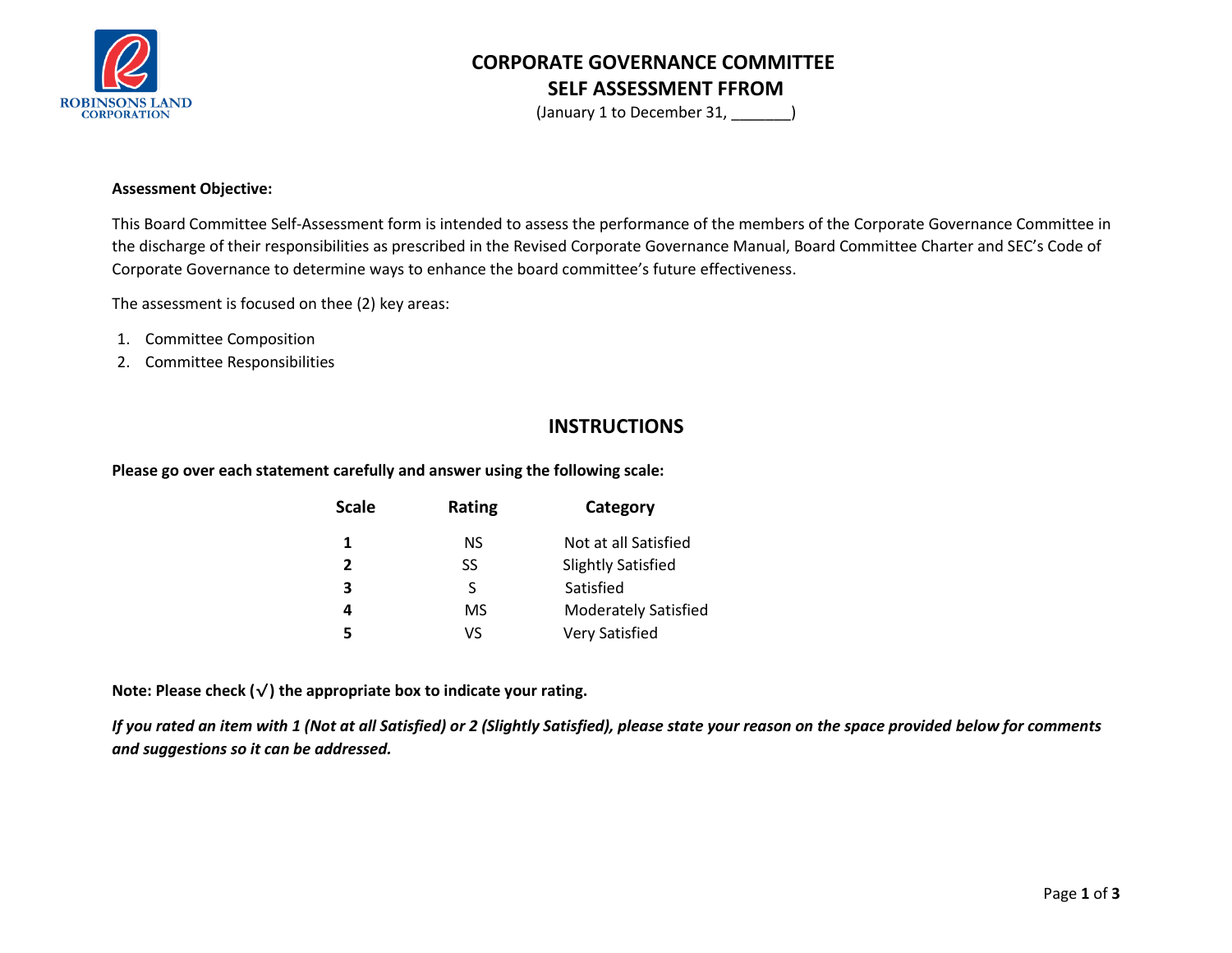

# **CORPORATE GOVERNANCE COMMITTEE**

**SELF ASSESSMENT FFROM** 

(January 1 to December 31, \_\_\_\_\_\_\_)

|    |                                                                          | 1         | $\overline{2}$ | 3 | 4         | 5         | <b>COMMENTS/SUGGESTIONS</b> |
|----|--------------------------------------------------------------------------|-----------|----------------|---|-----------|-----------|-----------------------------|
|    |                                                                          | <b>NS</b> | SS             | S | <b>MS</b> | <b>VS</b> |                             |
|    | A. Committee Composition                                                 |           |                |   |           |           |                             |
|    | 1. The Corporate Governance Committee has at least three (3) Directors.  |           |                |   |           |           |                             |
| 2. | One of the Committee members is an Independent Director.                 |           |                |   |           |           |                             |
|    | <b>B.</b> Committee Responsibilities                                     |           |                |   |           |           |                             |
|    | 1. Oversee the implementation of a Corporate Governance framework and    |           |                |   |           |           |                             |
|    | periodically review the said framework to ensure that it remains         |           |                |   |           |           |                             |
|    | appropriate in light of material changes to the Company's size,          |           |                |   |           |           |                             |
|    | complexity and business strategy, as well as the business and regulatory |           |                |   |           |           |                             |
|    | environment.                                                             |           |                |   |           |           |                             |
| 2. | Oversee the formulation and implementation of a Code of Business         |           |                |   |           |           |                             |
|    | Conduct and Ethics and internal policies and monitor compliance with     |           |                |   |           |           |                             |
|    | such code and policies by the Company through communication and          |           |                |   |           |           |                             |
|    | awareness campaign, continuous training and setting a proper forum       |           |                |   |           |           |                             |
|    | where issues may be addressed.                                           |           |                |   |           |           |                             |
| 3. | Oversee the performance evaluation of the Board and its Committees       |           |                |   |           |           |                             |
|    | and Management, and conduct an annual self-evaluation of its             |           |                |   |           |           |                             |
|    | performance.                                                             |           |                |   |           |           |                             |
| 4. | Recommend continuing education/training programs for Directors,          |           |                |   |           |           |                             |
|    | assignment of tasks/projects to Board Committees, succession planning    |           |                |   |           |           |                             |
|    | for the Board members and senior Officers, and levels of remuneration    |           |                |   |           |           |                             |
|    | for corporate and individual performance.                                |           |                |   |           |           |                             |
| 5. | Determine the nomination and election process for the Company's          |           |                |   |           |           |                             |
|    | Directors and define the general profile of the Board members that the   |           |                |   |           |           |                             |
|    | Company may need and ensure appropriate knowledge, competencies          |           |                |   |           |           |                             |
|    | and expertise that complement the existing skills of the Board.          |           |                |   |           |           |                             |
| 6. | Establish a formal procedure to develop a policy for determining the     |           |                |   |           |           |                             |
|    | remuneration of Directors and Officers that is consistent with the       |           |                |   |           |           |                             |
|    | Company's culture and strategy as well as the business environment in    |           |                |   |           |           |                             |
|    | which it operates, including disallowing any Director to decide his      |           |                |   |           |           |                             |
|    | remuneration.                                                            |           |                |   |           |           |                             |